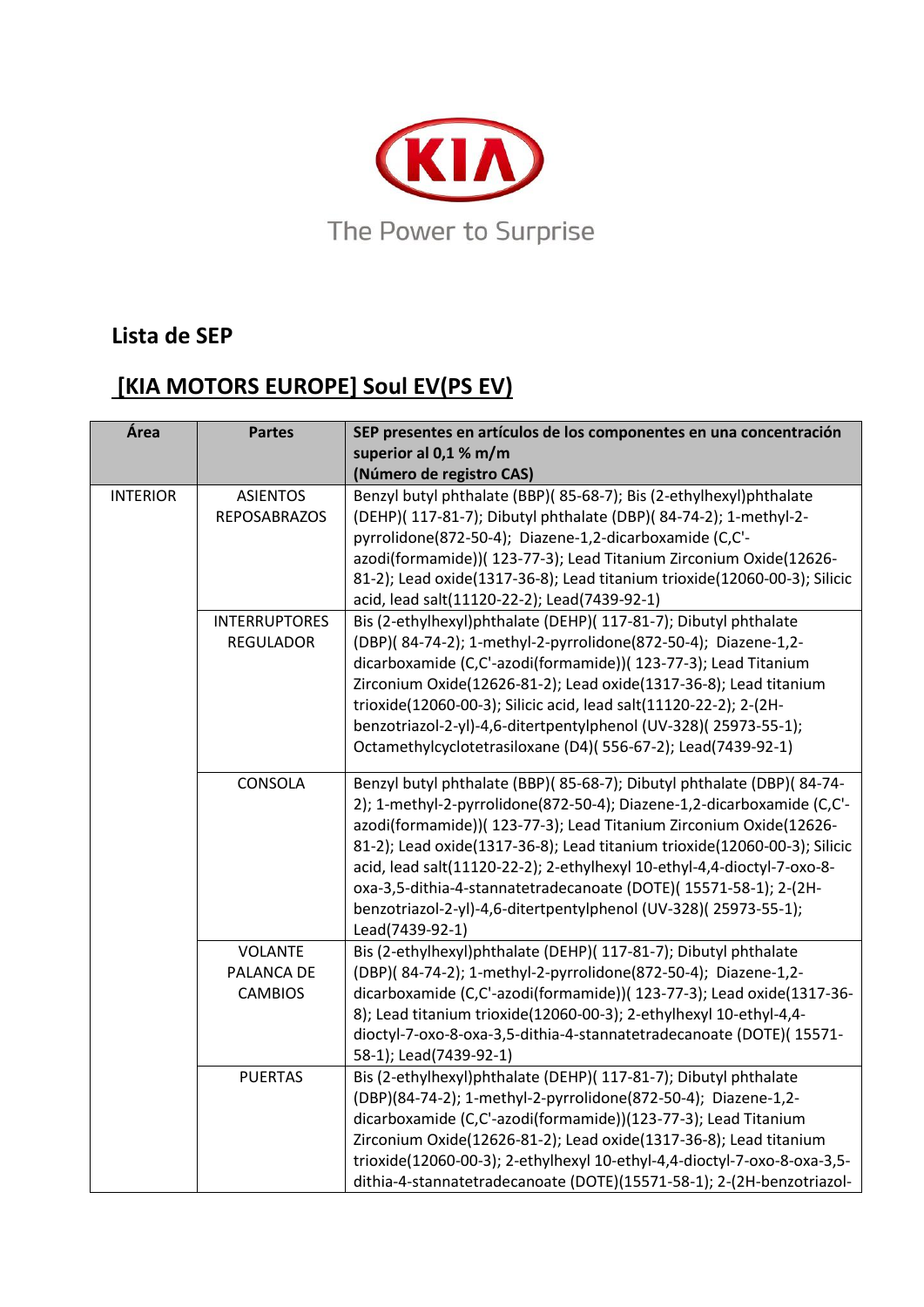|                                   |                                                         | 2-yl)-4,6-ditertpentylphenol (UV-328)(25973-55-1);<br>Octamethylcyclotetrasiloxane (D4)(556-67-2); Lead(7439-92-1)                                                                                                                                                                                                                                                                                                                                                                                                                                                                                                             |
|-----------------------------------|---------------------------------------------------------|--------------------------------------------------------------------------------------------------------------------------------------------------------------------------------------------------------------------------------------------------------------------------------------------------------------------------------------------------------------------------------------------------------------------------------------------------------------------------------------------------------------------------------------------------------------------------------------------------------------------------------|
|                                   | SALPICADERO                                             | Bis (2-ethylhexyl)phthalate (DEHP)(117-81-7); Dibutyl phthalate<br>(DBP)(84-74-2); 1-methyl-2-pyrrolidone(872-50-4); Lead Titanium<br>Zirconium Oxide(12626-81-2); Lead oxide(1317-36-8); Lead titanium<br>trioxide(12060-00-3); Silicic acid, lead salt(11120-22-2); 2-ethylhexyl 10-<br>ethyl-4,4-dioctyl-7-oxo-8-oxa-3,5-dithia-4-stannatetradecanoate<br>(DOTE)(15571-58-1); Lead(7439-92-1)                                                                                                                                                                                                                               |
|                                   | <b>CINTURONES</b><br>Υ                                  | Bis (2-ethylhexyl)phthalate (DEHP)(117-81-7); Dibutyl phthalate<br>(DBP)(84-74-2); 1-methyl-2-pyrrolidone(872-50-4); Diazene-1,2-                                                                                                                                                                                                                                                                                                                                                                                                                                                                                              |
|                                   | <b>PRETENSORES</b>                                      | dicarboxamide (C,C'-azodi(formamide))(123-77-3); Lead oxide(1317-36-<br>8); Lead titanium trioxide(12060-00-3); Octamethylcyclotetrasiloxane<br>(D4)(556-67-2); Lead(7439-92-1)                                                                                                                                                                                                                                                                                                                                                                                                                                                |
|                                   | <b>OTROS</b>                                            | Bis (2-ethylhexyl)phthalate (DEHP)( 117-81-7); Dibutyl phthalate<br>(DBP)(84-74-2); 1-methyl-2-pyrrolidone(872-50-4); Diazene-1,2-<br>dicarboxamide (C,C'-azodi(formamide))( 123-77-3); Lead Titanium<br>Zirconium Oxide(12626-81-2); Lead oxide(1317-36-8); Lead titanium<br>trioxide(12060-00-3); Silicic acid, lead salt(11120-22-2); 2-ethylhexyl 10-<br>ethyl-4,4-dioctyl-7-oxo-8-oxa-3,5-dithia-4-stannatetradecanoate<br>(DOTE)(15571-58-1); 2-(2H-benzotriazol-2-yl)-4,6-ditertpentylphenol<br>(UV-328)(25973-55-1); Octamethylcyclotetrasiloxane (D4)(556-67-2);<br>Lead(7439-92-1); Ethylenediamine (EDA)( 107-15-3) |
| <b>MOTOR</b><br><b>HABITÁCULO</b> | CALEFACCIÓN<br>Y<br><b>AIRE</b><br><b>ACONDICIONADO</b> | Bis (2-ethylhexyl)phthalate (DEHP)( 117-81-7); Dibutyl phthalate<br>(DBP)(84-74-2); 1-methyl-2-pyrrolidone(872-50-4); Diazene-1,2-<br>dicarboxamide (C,C'-azodi(formamide))( 123-77-3); Lead oxide(1317-36-<br>8); Lead titanium trioxide(12060-00-3); 2-ethylhexyl 10-ethyl-4,4-<br>dioctyl-7-oxo-8-oxa-3,5-dithia-4-stannatetradecanoate (DOTE)(15571-<br>58-1); Octamethylcyclotetrasiloxane (D4)(556-67-2);<br>Decamethylcyclopentasiloxane (D5)(541-02-6)                                                                                                                                                                 |
|                                   | ARNÉS DE<br>CABLEADO                                    | Bis (2-ethylhexyl)phthalate (DEHP)(117-81-7); Diazene-1,2-<br>dicarboxamide (C,C'-azodi(formamide))(123-77-3); Lead Titanium<br>Zirconium Oxide(12626-81-2); Lead oxide(1317-36-8);<br>Octamethylcyclotetrasiloxane (D4)(556-67-2);<br>Decamethylcyclopentasiloxane (D5)(541-02-6)                                                                                                                                                                                                                                                                                                                                             |
|                                   | <b>MOTOR</b><br><b>TRANSMISIÓN</b>                      | Benzyl butyl phthalate (BBP)(85-68-7); Bis (2-ethylhexyl)phthalate<br>(DEHP)(117-81-7); Dibutyl phthalate (DBP)(84-74-2); Diazene-1,2-<br>dicarboxamide (C,C'-azodi(formamide))(123-77-3); Lead Titanium<br>Zirconium Oxide(12626-81-2); Lead oxide(1317-36-8); Lead titanium<br>trioxide(12060-00-3); Octamethylcyclotetrasiloxane (D4)(556-67-2)                                                                                                                                                                                                                                                                             |
|                                   | <b>OTROS</b>                                            | Bis (2-ethylhexyl)phthalate (DEHP)( 117-81-7); Dibutyl phthalate<br>(DBP)(84-74-2); 1-methyl-2-pyrrolidone(872-50-4); Diazene-1,2-<br>dicarboxamide (C,C'-azodi(formamide))( 123-77-3); Lead Titanium<br>Zirconium Oxide(12626-81-2); Lead oxide(1317-36-8); Lead titanium<br>trioxide(12060-00-3); Silicic acid, lead salt(11120-22-2);<br>Octamethylcyclotetrasiloxane (D4)(556-67-2);<br>Decamethylcyclopentasiloxane (D5)(541-02-6); Lead(7439-92-1);<br>Tris(nonylphenyl)phosphite(26523-78-4)                                                                                                                            |
| CARROCERÍA                        | LUNA                                                    | Bis (2-ethylhexyl)phthalate (DEHP)( 117-81-7); 1-methyl-2-                                                                                                                                                                                                                                                                                                                                                                                                                                                                                                                                                                     |